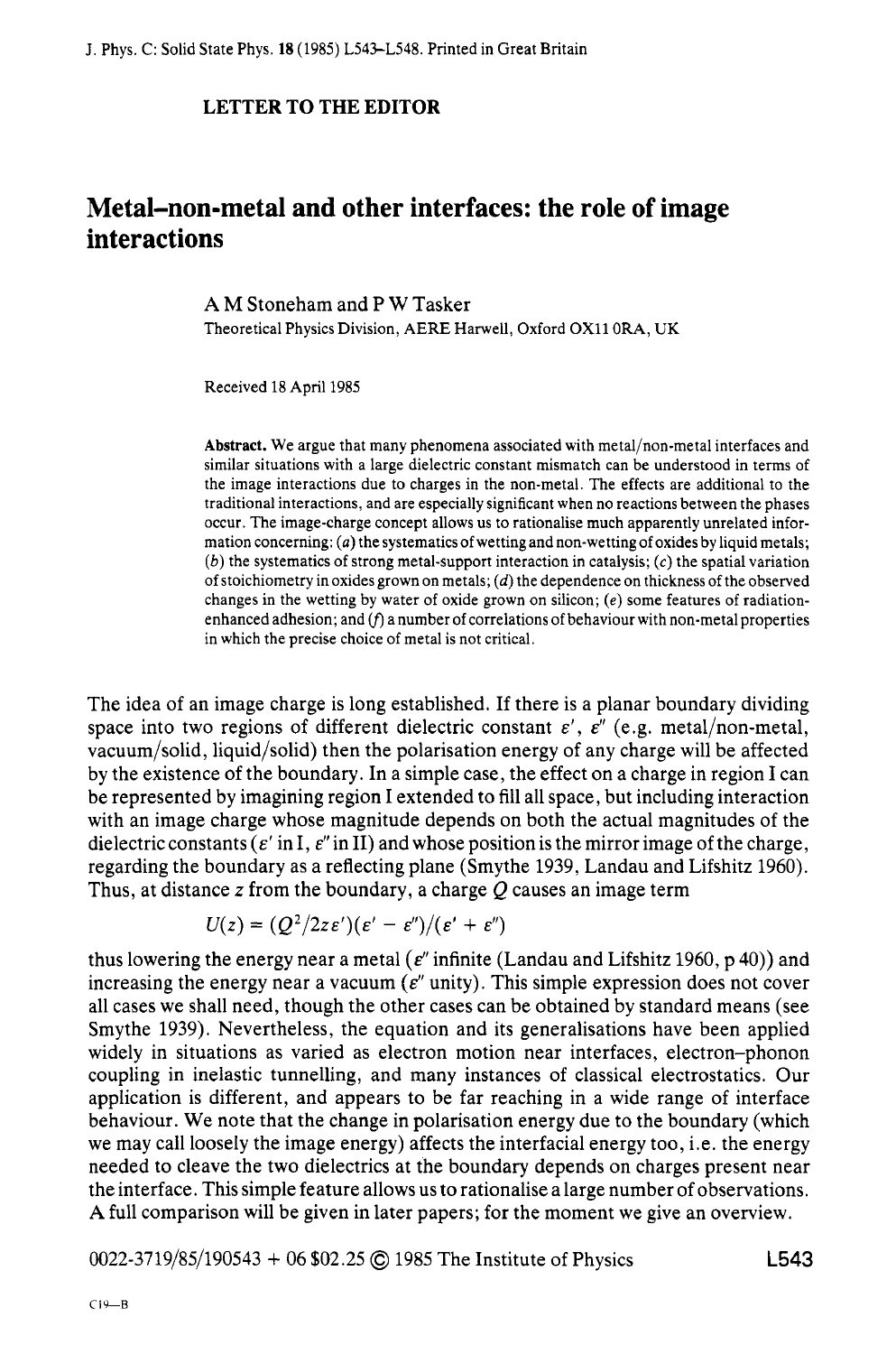We consider first metal/non-metal adhesion. In some cases this is well understood, with major contributions from chemical reactions and the formation of interfacial compounds. In such cases the image contribution, whilst present, will be hard to isolate. In the case of non-reactive, especially noble, metals, we believe the image terms provide a significant part of the adhesion. Consider first the broad order of magnitude, for a charge O in a medium of dielectric constant  $\varepsilon'$  adjacent to a medium of dielectric constant  $\varepsilon''$ *(E"* is infinite for a metal, unity for the vacuum) at distance *z* from the boundary. For  $\varepsilon' = 10$ ,  $z = 2$  Å and  $Q = 1e$  the image interaction energy is 0.18 eV; if we were simply to superpose  $10^{15}$  such charges per square cm, there would be an energy 290 erg cm<sup>-2</sup> of increased binding. Moreover, since this energy is quadratic in  $O$  (and clearly independent of the sign of Q) and since the outermost layer of ions in the non-metal is more like  $1 \text{ Å}$ from the image plane, midway between the boundary planes of metal and non-metal, these terms can easily approach the magnitude of typical energies of adhesion, i.e. *500-*   $1500 \text{ erg cm}^{-2}$ . Of course, we should not merely superpose contributions at such high densities. Nevertheless, we can reach the same conclusion in another way. Consider a lattice of ions adjacent to a metal (for present purposes we may ignore the metai's atomic structure; see Stoneham (1981) for further discussion; we shall also ignore any lattice relaxation for the present). This will generate a lattice of image charges. The precise relation of the image charge lattice to that of the original ions depends on both the lattice structure and the choice of boundary plane. There are at least five distinct classes of such continuation, which we shall discuss elsewhere. The simplest is for a (100) plane in the NaCl structure, where the images simply continue the existing ionic lattice. The interfacial energy from image charges is readily seen to be equal to the (unrelaxed) surface energy, i.e. again of the order of observed interfacial energies.

Experimental support comes from the tabulated data of Naidich (1981), and especially from the data for the wetting of oxides by non-reacting liquid metals surveyed before by one of us (Stoneham 1982/3). Our analysis showed two clear results. First, the van der Waals (dispersion) interactions often discussed gave a miserable description of the wetting behaviour overall. Secondly, the wetting appeared to be determined entirely by the substrate non-metal, i.e. there was no dependence on metal provided it was not chemically active. Stoneham noted a correlation with optic dielectric constant. Our reanalysis of the same data (to be described further elsewhere) shows an equally good separation of wetting and non-wetting cases as follows. Wetting occurs when either *(a)*  the ions are ones which can readily change valence or *(b)* the static dielectric constant exceeds a critical value of about 25. Just these conditions correspond to a high degree of non-stoichiometry or disorder: NiO,  $UO_2$  and  $V_2O_3$  are wetted, whereas for example  $MgO$ , ThO<sub>2</sub> and Al<sub>2</sub>O<sub>3</sub> are not. The disorder provides high concentrations of defect charges and hence strong image interactions. The same oxides can further enhance their image interactions by valence changes on one sublattice, since the image interaction is quadratic in charge Q. In NiO 2Ni<sup>2+</sup> going to Ni<sup>3+</sup> plus Ni<sup>+</sup> increases the sum of  $Q \times Q$ from 8 to 10, i.e. a 25% increase per ion pair.

Further evidence comes from other phenomena, though it is less direct and is included mainly to indicate the implications of the concept of image interactions as a significant part of the interfacial energy. First, as noted before (Stoneham 1982/3), the empirical rules just mentioned for wetting by liquid metals also apply to the existence of strong metal-support interaction in catalysis; as we shall discuss elsewhere, both the previous and new rules appear to work well. It is widely believed that strong metal-support interactions are partly associated with the geometric form the supported metal catalysts adopt on the substrate. It is interesting to note therefore that the way in which the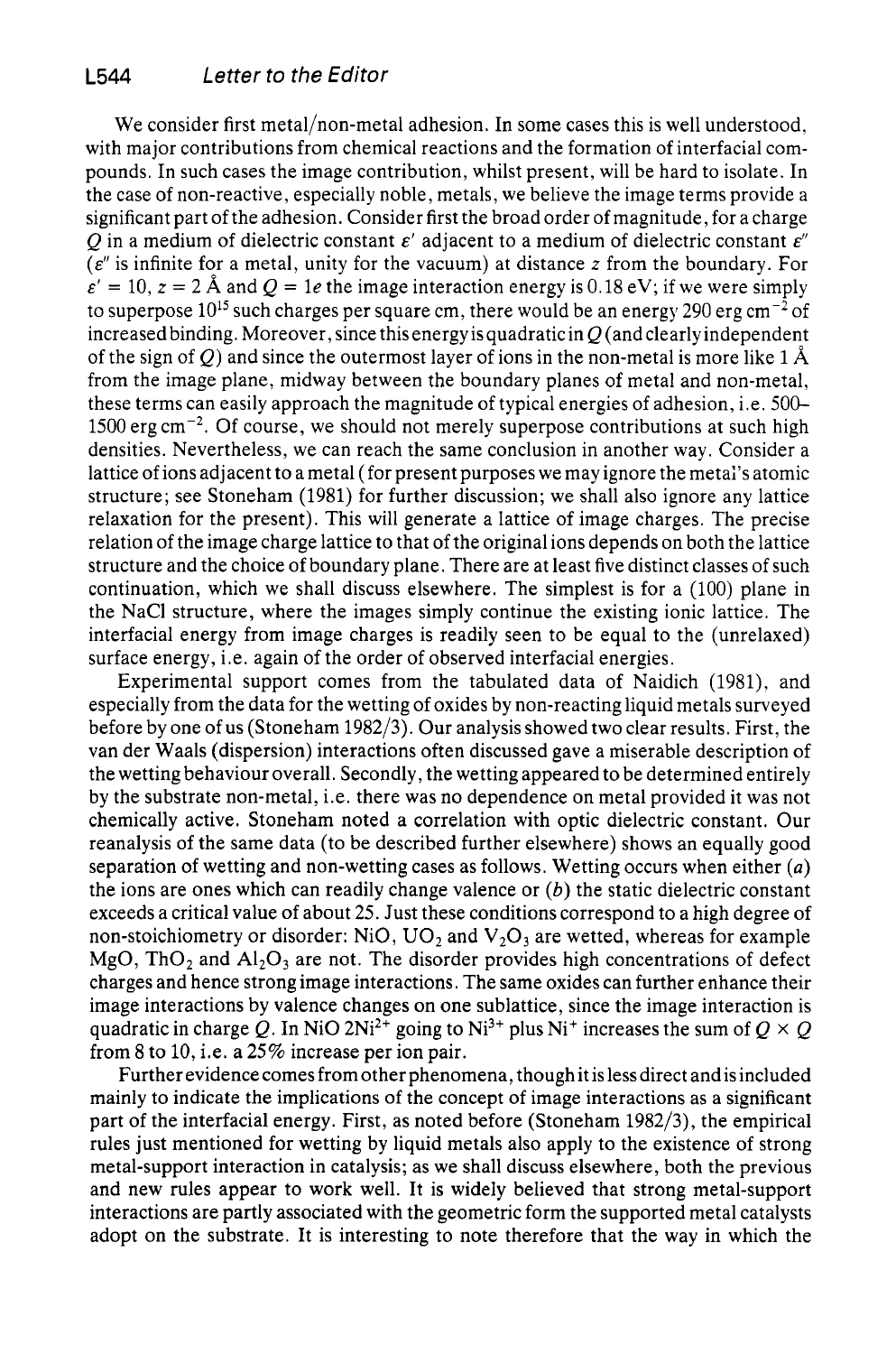morphology of metals evaporated onto surfaces evolves (e.g. islands or layers: see Venables and Spiller 1983) depends on the substrate in a way which correlates with and so could perhaps be associated with image terms. Cases where there are no likely image terms form layers (e.g. rare gas atoms adsorbed on graphite) and ones where image terms are possible (e.g. Au on alkali halides) form islands. One important and intriguing case is A1 on GaAs, where the most plausible interpretation of the rapid development of the full Schottky barrier height at very low coverages (Zunger 1981, Margaritondo and Franciosi 1984) proposes A1 island formation. Metal adhesion to glass introduces another factor, for the image charge term is enhanced by the presence of mobile ions in the framework (typically borosilicate). When a metal is deposited, the image terms attract the mobile ions (e.g. alkalis). This is reversible in principle, i.e. slow removal of metal would allow relaxation back to the distribution in which mobile ions are repelled from the vacuum interface by image terms. Fast removal of metal, as in fracture, needs a high energy, since it would result in a particularly alkali-rich, unstable surface.

Image terms influence interface energies whenever there is a change in dielectric constant across the boundary. What appears to be a clear example can be seen from the work of Williams and Goodman (1974), who observed that when one grew oxide on Si, the wetting angle for water on the outer surface of the oxide changed from non-wetting for no oxide to wetting for oxide a few tens of angstroms thick. We find (see figure  $1$ ;



**Figure 1.** (a) Variation of  $\cos \theta$  ( $\theta$  = contact angle) for water on a layer of oxide on Si. Experimental data  $(O,$  room temperature growth;  $\Delta$ , 600°C growth) from Williams and Goodman **(1974)** and theory (x) from our present work, assuming the effect is entirely that described in the text. *(b)* Geometry to define contact angle and oxide thickness.

details to be given elsewhere) that the variation of contact angle with thickness can be explained quantitatively by assuming charged defects in the oxide; good agreement, possibly not unique, is found for a defect of charge  $|e|^2 \text{ Å}$  below the oxide/vacuum interface every 27 surface  $SiO<sub>2</sub>$  units. In this case, of course, the electrostatic problem goes beyond the simple method of images. Whether or not the charges needed to explain wetting are the same as the fixed charges known to be formed in the thermal oxidation of Si remains to be seen.

The charges responsible for the image interaction may be of several kinds. They may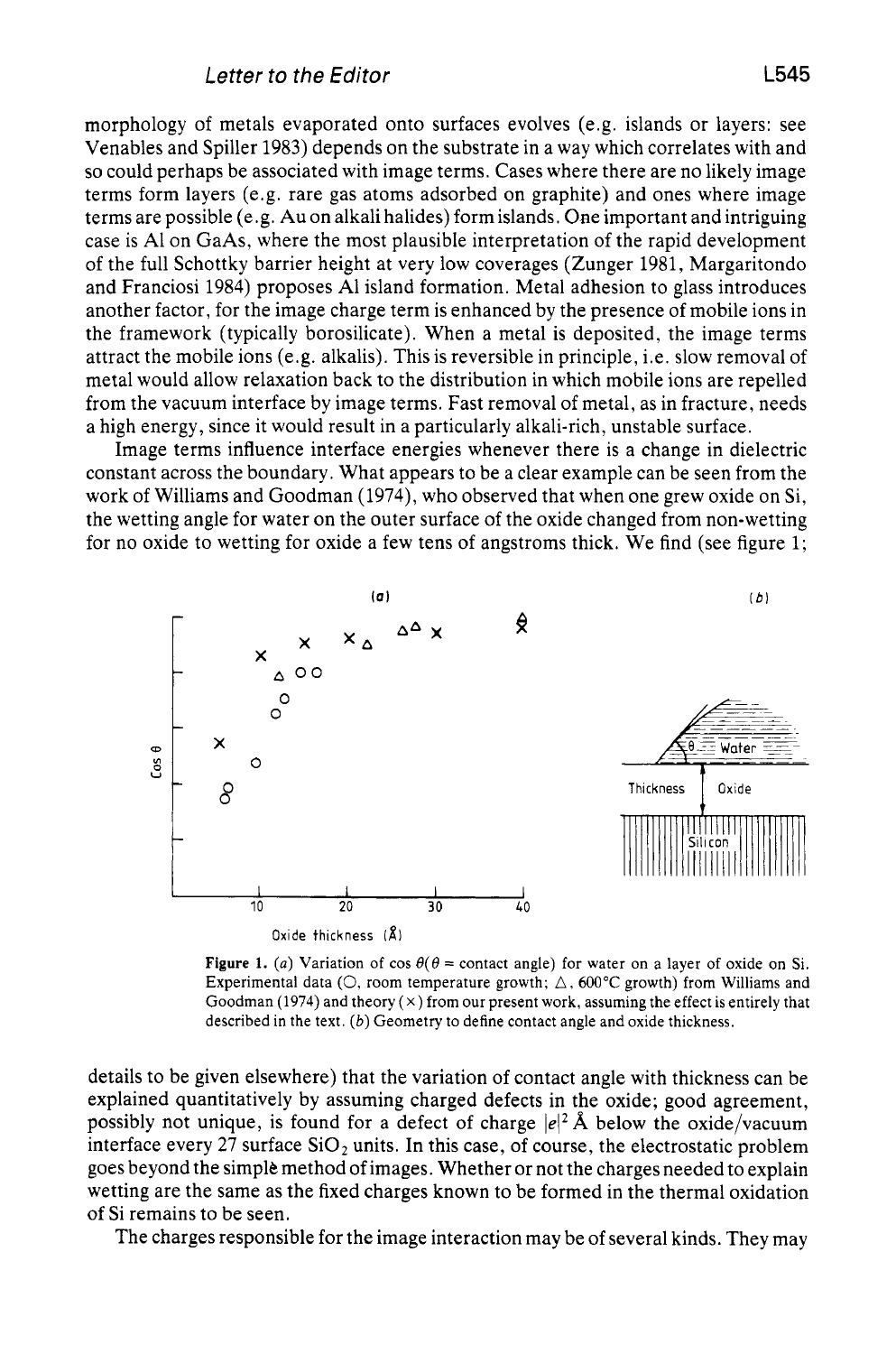be fixed charges, whether the normal components of an ionic lattice or immobile defect charges; they may be defects created (either by ionic reorganisation or by charge transfer) to establish equilibrium in the presence of an interface; or they may be mobile charges, as in our discussion of metal-glass adhesion. We now look at a variety of systems which appear to show the influence of image terms on the defect populations (and hence indirect effects on other behaviour).

One clear example is the atomistic modelling of oxide-vacuum interfaces by Duffy **etal(l983).** They showed that the vacancy formation energy had a characteristic dependence on depth from the surface, dominated by two terms: *(a)* the very localised effect from the altered Madelung energy, which affected essentially the outer layer only; and *(b)* an image term, falling more slowly with depth, which raised the energy needed to create charged defects, irrespective of charge. **As** noted previously (Stoneham and Tasker **1984),** the energy can be reduced if trapped carriers are available. In particular, for anion vacancies in MgO, where a single trapped electron gives the  $F^+$  centre (net charge  $+|e|$ ) and a second trapped electron gives the neutral  $F'$  centre, the energy falls as electrons are moved to the outer region to give  $F''$  centres; in principle, this can be done optically, and indeed one can identify several cases where adhesion might be improved optically. In fact, electron transfer to the outer layers may occur anyway under normal thermal conditions. This is suggested by the observations of Elovich kinetics for oxygen adsorption on neutron- irradiated MgO microcrystals (Nelson *et al* 1968), where the decay of surface  $(F_{\sigma}^+)$  and bulk  $(F^+)$  centres was monitored by spin resonance. The Elovich kinetics show (Low **1960)** that adsorption becomes increasingly slow, beyond the effects of site blocking, with increased coverage; the precise numbers in this case also showed an apparently excessive initial F<sup>+</sup> centre concentration. This can be rationalised by assuming *(a)* an initially uniform distribution of anion vacancies (irrespective of whether electrons are trapped; strictly, we need only the absence of a surface excess of vacancies); *(b)* adsorption limited by electron transfer from traps to oxygen molecules to give adsorbed  $(O_2)$ <sup>-</sup>; and *(c)* the electrons preferentially trapped at vacancies near the surface because of the reduced image energy. The rapid depletion of the electronrich near-surface centres would imply both the fall-off typical of Elovich kinetics and the apparent high initial concentration.

In the last example, as indeed in our discussion of silicon oxidation, charged defects were discouraged near to a dielectric/vacuum interface. The image terms do encourage charged defects near to dielectric/metal interfaces, however, a point noted in other contexts by Duffy and Stoneham **(1983)** and by Harrison **(1976).** This feature also allows one to understand the otherwise puzzling results reported for non-stoichiometric oxide growth on metals. The conventional description of oxide growth suggests, naturally, that the oxide close to the metal would be relatively metal-rich, and that close to the oxide/gas interface relatively oxygen rich. In fact, data for both Ni (Dose **1983)** and Fe (Sakisaka *et al* 1984) show the oxygen-rich  $M_2O_3$  forming adjacent to the metal, albeit for a very thin region. This is readily rationalised by the image terms, since the higher charges present  $(+3 \text{ in } M_2O_3)$  take advantage of the  $Q^2$  dependence of the image energy. The situation is somewhat different from the Si oxidation discussed earlier, both in the disposition of the charges and in the precise energies involved, but the parallels are considerable. Clearly in the case of a thin oxide layer the image term is inhomogeneous, and structures which change from one atomic plane to another can emerge.

The striking enhancement of adhesion, induced by radiation, between solids normally showing little or no adhesion, also finds a possible explanation in terms of the image contribution to adhesion. In some cases, of course, the explanation could well be